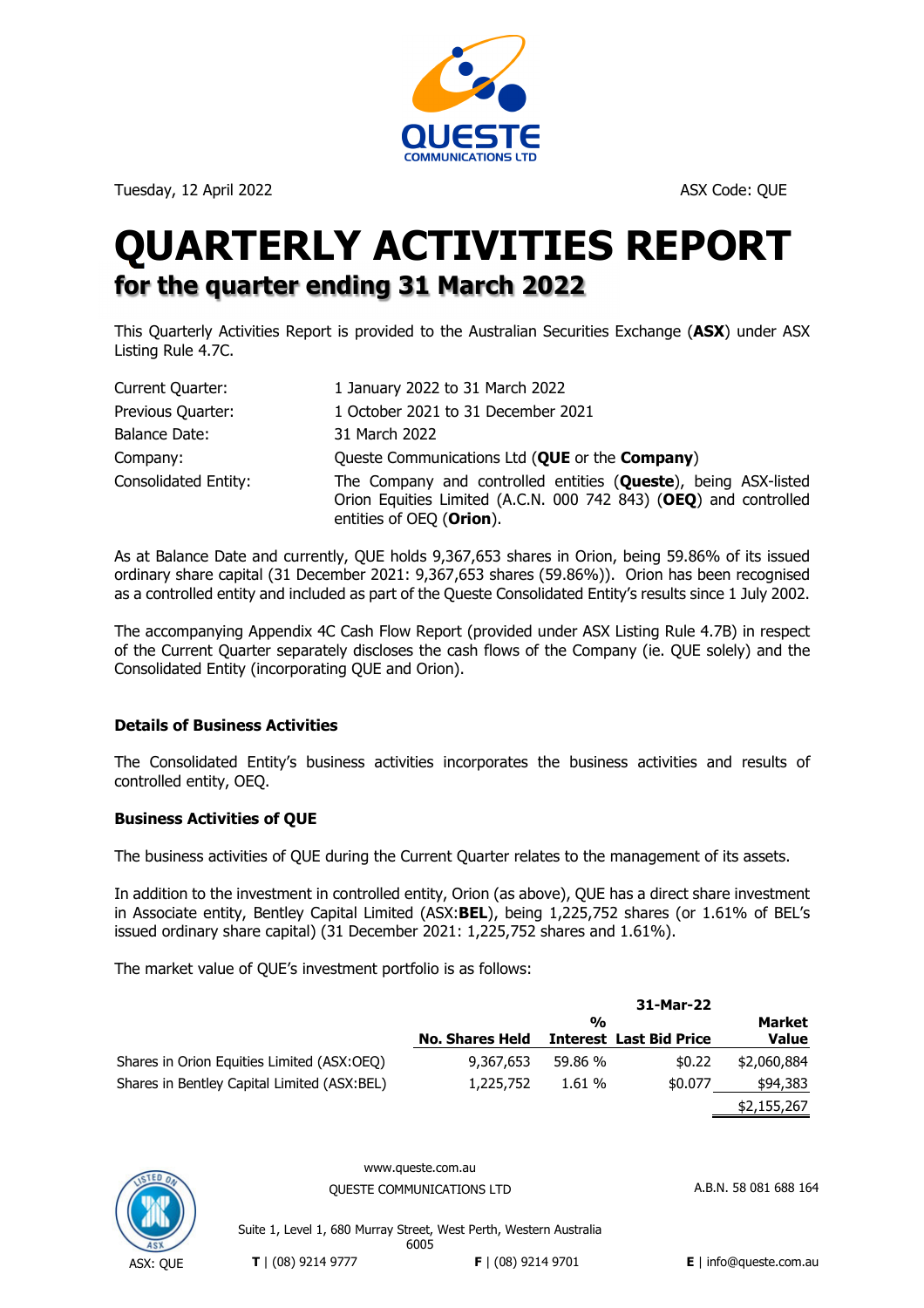### **Business Activities of Orion**

Orion is a listed investment company.

The business activities of Orion during the Current Quarter relates to the management of its investments, including investments in listed and unlisted securities and real estate held for development and resale.

Queste refers to the monthly net tangible asset (**NTA**) disclosures lodged by Orion in respect of the Current Quarter:

- 11 February 2022: NTA Backing as at 31 January 2022;
- 10 March 2022: NTA Backing as at 28 February 2022; and
- 12 April 2022: NTA Backing as at 31 March 2022.

Information concerning Orion may be viewed from its website: www.orionequities.com.au

Orion's market announcements may also be viewed from the ASX website (www.asx.com.au) under ASX code "OEQ".

# **Material Developments or Changes in Business Activities**

There were no material developments or changes in the business activities of QUE and OEQ during the Current Quarter.

# **Summary of Expenditure Incurred in Business Activities**

A summary of expenditure incurred in relation to cash flows from operating activities reported in the Appendix 4C Cash Flow Report is as follows:

| For Current Quarter ending 31 March 2022 | Company<br>\$'000 | <b>Consolidated Entity</b><br>\$′000 |
|------------------------------------------|-------------------|--------------------------------------|
| Land operation expenses                  |                   |                                      |
| Personnel expenses                       | 70                | 70                                   |
| Occupancy expenses                       |                   |                                      |
| Corporate expenses                       | 12                | 20                                   |
| Administration expenses                  |                   |                                      |
| <b>Total Expenditure</b>                 | 83                | 97                                   |

A portion of the above expenditure incurred was recovered during the Quarter pursuant to shared office and administration arrangements, as reported in Item 1.8 of the accompanying Appendix 4C Cash Flow Report, as follows:

|                                             | Company | <b>Consolidated Entity</b> |
|---------------------------------------------|---------|----------------------------|
| For Current Quarter ending 31 March 2022    | \$′000  | \$′000                     |
| Recovery of staff costs under shared office | 45      | 45                         |
| arrangements                                |         |                            |

### **Explanation of Payments to Related Parties**

During the quarter, the Consolidated Entity paid no fees/salaries in respect of Queste's and Orion's Directors respectively. This is disclosed in Item 6 of the accompanying Appendix 4C Cash Flow Report.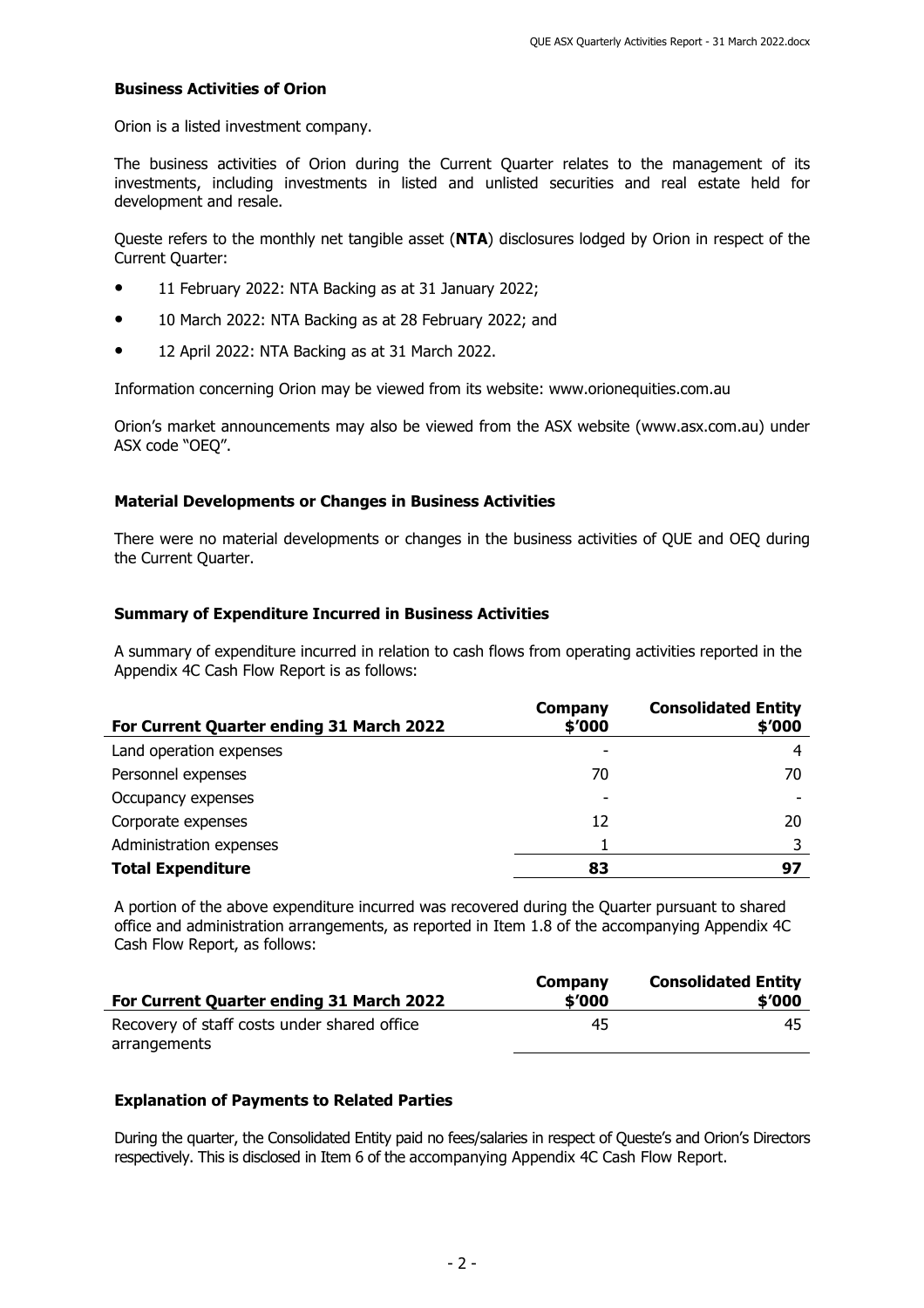# **AUTHORISED FOR RELEASE - FOR FURTHER INFORMATION:**

| Faroog Khan<br><b>Executive Chairman</b><br>and Managing Director | T   (08) 9214 9777<br>E   info@queste.com.au |
|-------------------------------------------------------------------|----------------------------------------------|
| Victor Ho<br><b>Executive Director</b>                            | T   0413 735 165                             |

and Company Secretary E | cosec@queste.com.au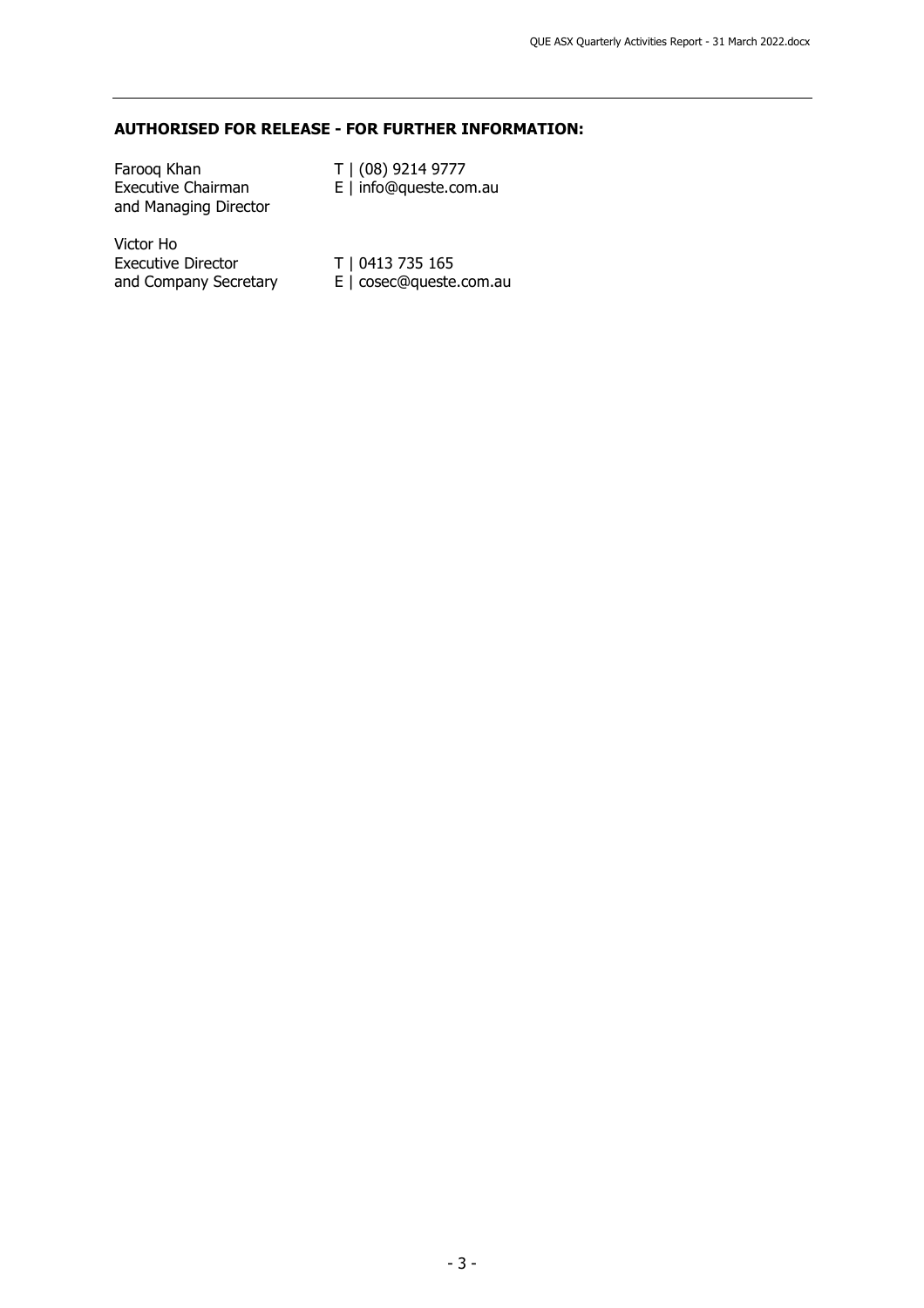Quarter Ended (current quarter)

*Rule 4.7B*

# **Appendix 4C**

# **Quarterly cash flow report for entities subject to Listing Rule 4.7B**

Name of entity

**QUESTE COMMUNICATIONS LTD and controlled entity**

ABN

| יישר           |                                                               |                        |              |                        |               |
|----------------|---------------------------------------------------------------|------------------------|--------------|------------------------|---------------|
| 58 081 688 164 |                                                               |                        |              |                        | 31 March 2022 |
|                |                                                               | Company                |              |                        | Consolidated  |
|                |                                                               | <b>Current Quarter</b> | Year to Date | <b>Current Quarter</b> | Year to Date  |
|                | <b>Consolidated statement of cash flows</b>                   | <b>Mar 22</b>          | 9 months     | Mar 22                 | 9 months      |
|                |                                                               | \$A' 000               | \$A' 000     | \$A' 000               | \$A' 000      |
|                |                                                               |                        |              |                        |               |
| 1.             | Cash flows from operating activities                          |                        |              |                        |               |
| 1.1            | Receipts from customers                                       |                        |              | 6                      | 25            |
| 1.2            | Payments for                                                  |                        |              |                        |               |
|                | (a) research and development                                  |                        |              |                        |               |
|                | product manufacturing and operating costs<br>(b)              |                        |              |                        |               |
|                | advertising and marketing<br>(c)                              |                        |              |                        |               |
|                | leased assets<br>(d)                                          |                        |              |                        |               |
|                | (e) staff costs                                               | (70)                   | (213)        | (70)                   | (342)         |
|                | administration and corporate costs<br>(f)                     | (13)                   | (53)         | (27)                   | (106)         |
| 1.3            | Dividends received (see note 3)                               |                        |              |                        |               |
| 1.4            | Interest received                                             |                        |              |                        |               |
| 1.5            | Interest and other costs of finance paid                      | (2)                    | (5)          |                        |               |
| 1.6            | Income taxes paid                                             |                        |              |                        |               |
| 1.7            | Government grants and tax incentives                          |                        |              |                        |               |
| 1.8            | Other (provide details if material)                           |                        |              |                        |               |
|                | - Recovery of staff costs under shared office<br>arrangements | 45                     | 212          | 45                     | 225           |
|                |                                                               |                        |              |                        |               |
| 1.9            | Net cash from / (used in) operating activities                | (40)                   | (59)         | (46)                   | (198)         |
|                |                                                               |                        |              |                        |               |
| 2.             | Cash flows from investing activities                          |                        |              |                        |               |
| 2.1            | Payments to acquire or for:                                   |                        |              |                        |               |
|                | (a) entities                                                  |                        |              |                        |               |
|                | businesses<br>(b)                                             |                        |              |                        |               |
|                | property, plant and equipment<br>(c)                          |                        |              |                        |               |
|                | investments<br>(d)                                            |                        |              |                        |               |
|                | intellectual property<br>(e)                                  |                        |              |                        |               |
|                | other non-current assets<br>(f)                               |                        |              |                        |               |

### **Notes:**

The Company currently has a 59.86% (31 December 2021: 59.86%) interest in ASX listed investment company, Orion Equities Limited ("OEQ"). OEQ is a controlled entity of the Company under the Accounting Standards. Therefore, the Consolidated columns in this Monthly Cash Flow Report takes into account the cash flows of the Company and its controlled entity, including OEQ.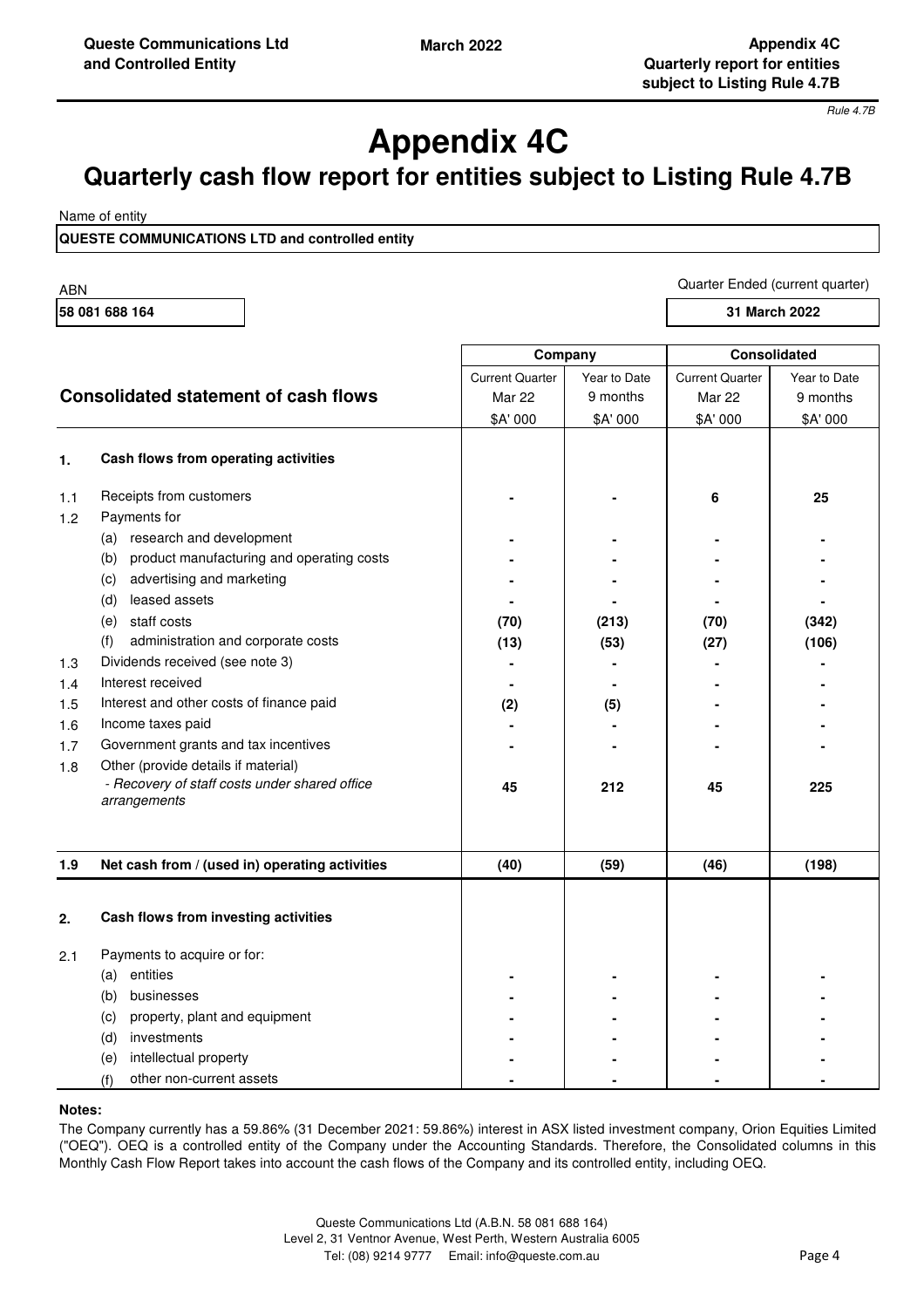|      |                                                                                      | Company                |              | <b>Consolidated</b>    |              |
|------|--------------------------------------------------------------------------------------|------------------------|--------------|------------------------|--------------|
|      |                                                                                      | <b>Current Quarter</b> | Year to Date | <b>Current Quarter</b> | Year to Date |
|      | <b>Consolidated statement of cash flows</b>                                          | <b>Mar 22</b>          | 9 months     | <b>Mar 22</b>          | 9 months     |
|      |                                                                                      | \$A' 000               | \$A' 000     | \$A' 000               | \$A' 000     |
|      |                                                                                      |                        |              |                        |              |
| 2.   | Cash flows from investing activities (continued)                                     |                        |              |                        |              |
| 2.2  | Proceeds from the disposal of:                                                       |                        |              |                        |              |
|      | entities<br>(a)                                                                      |                        |              |                        |              |
|      | (b)<br>businesses                                                                    |                        |              |                        |              |
|      | property, plant and equipment<br>(c)                                                 |                        |              |                        |              |
|      | investments<br>(d)                                                                   |                        |              |                        |              |
|      | intellectual property<br>(e)                                                         |                        |              |                        |              |
|      | other non-current assets<br>(f)                                                      |                        |              |                        |              |
| 2.3  | Cash flows from loans to other entities                                              |                        |              |                        |              |
| 2.4  | Dividends received (see note 3)                                                      |                        |              |                        |              |
| 2.5  | Other (provide details if material)                                                  |                        |              |                        |              |
|      |                                                                                      |                        |              |                        |              |
| 2.6  | Net cash from / (used in) investing activities                                       |                        |              |                        |              |
| 3.   | Cash flows from financing activities                                                 |                        |              |                        |              |
| 3.1  | Proceeds from issues of equity securities (excluding<br>convertible debt securities) |                        |              |                        |              |
| 3.2  | Proceeds from issue of convertible debt securities                                   |                        |              |                        |              |
| 3.3  | Proceeds from exercise of options                                                    |                        |              |                        |              |
| 3.4  | Transaction costs related to issues of equity                                        |                        |              |                        |              |
|      | securities or convertible debt securities                                            |                        |              |                        |              |
| 3.5  | Proceeds from borrowings                                                             | 12                     | 57           |                        |              |
| 3.6  | Repayment of borrowings                                                              | (2)                    | (12)         |                        |              |
| 3.7  | Transaction costs related to loans and borrowings                                    |                        |              |                        |              |
| 3.8  | Dividends paid                                                                       |                        |              |                        |              |
| 3.9  | Other (provide details if material)                                                  |                        |              |                        |              |
|      |                                                                                      |                        |              |                        |              |
| 3.10 | Net cash from / (used in) financing activities                                       | 10                     | 45           | $\blacksquare$         |              |
| 4.   | Net increase / (decrease) in cash and cash<br>equivalents for the period             |                        |              |                        |              |
| 4.1  | Cash and cash equivalents at beginning of period                                     | 31                     | 15           | 59                     | 211          |
| 4.2  | Net cash from/(used in) operating activities                                         | (40)                   | (59)         | (46)                   | (198)        |
|      | (item 1.9 above)                                                                     |                        |              |                        |              |
| 4.3  | Net cash from/(used in) investing activities<br>(item 2.6 above)                     |                        |              |                        |              |
|      |                                                                                      |                        |              |                        |              |
| 4.4  | Net cash from/(used in) financing activities<br>(item 3.10 above)                    | 10                     | 45           |                        |              |
| 4.5  | Effect of movement in exchange rates on cash held                                    |                        |              |                        |              |
| 4.6  | Cash and cash equivalents at end of period                                           | 1                      | $\mathbf{1}$ | 13                     | 13           |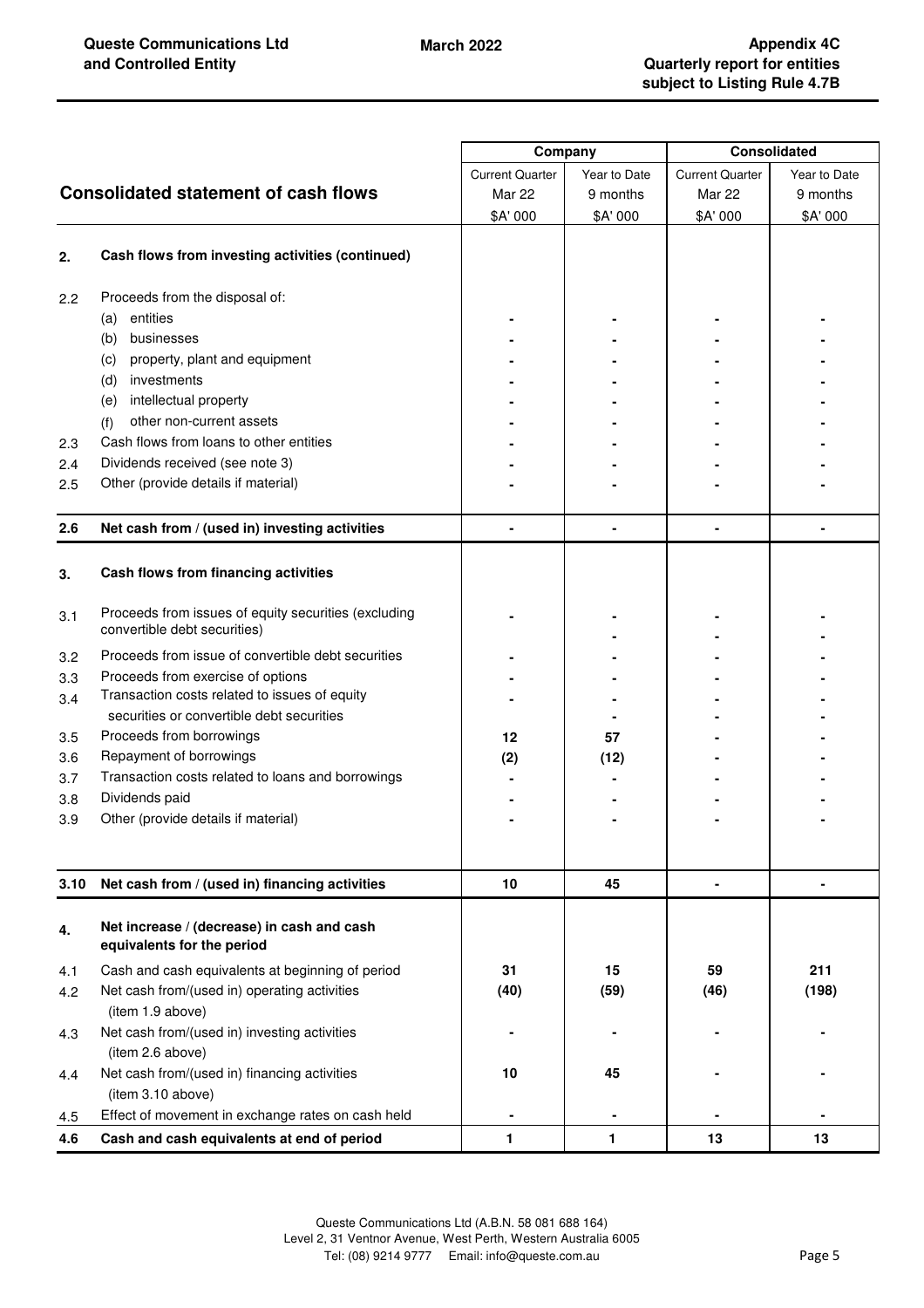| 5.            | Reconciliation of cash and cash equivalents<br>at the end of the quarter (as shown in the consolidated<br>statement of cash flows) to the related items in the | Company                |                         | Consolidated           |                         |
|---------------|----------------------------------------------------------------------------------------------------------------------------------------------------------------|------------------------|-------------------------|------------------------|-------------------------|
|               |                                                                                                                                                                | <b>Current Quarter</b> | <b>Previous Quarter</b> | <b>Current Quarter</b> | <b>Previous Quarter</b> |
|               |                                                                                                                                                                | Mar 22                 | Dec 21                  | Mar 22                 | Dec 21                  |
|               | accounts                                                                                                                                                       | \$A' 000               | \$A' 000                | \$A' 000               | \$A' 000                |
|               |                                                                                                                                                                |                        |                         |                        |                         |
| 5.1           | Bank balances                                                                                                                                                  |                        | 31                      | 13                     | 59                      |
| 5.2           | Call deposits                                                                                                                                                  |                        |                         |                        |                         |
| 5.3           | Bank overdrafts                                                                                                                                                |                        |                         |                        |                         |
| 5.4           | Other (provide details)                                                                                                                                        |                        |                         |                        |                         |
| $5.5^{\circ}$ | Cash and cash equivalents at end of quarter (should<br>equal item 4.6 above)                                                                                   |                        | 31                      | 13                     | 59                      |

| 6.  | Payments to related parties of the entity and their associates                          | <b>Current Quarter</b> |
|-----|-----------------------------------------------------------------------------------------|------------------------|
|     |                                                                                         | \$A' 000               |
| 6.1 | Agaregate amount of payments to related parties and their associates included in item 1 | ۰                      |
| 6.2 | Aggregate amount of payments to related parties and their associates included in item 2 | ۰                      |

*Note: if any amounts are shown in items 6.1 or 6.2, your quarterly activity report must include a description of, and an explanation for, such payments.*

| 7.  | <b>Financing facilities</b><br>Note: the term "facility' includes all forms of financing<br>arrangements available to the entity.<br>Add notes as necessary for an understanding of the<br>sources of finance available to the entity. | <b>Total facility</b><br>amount at<br>quarter end<br>\$A' 000 | Amount drawn<br>at quarter end<br>\$A' 000 |
|-----|----------------------------------------------------------------------------------------------------------------------------------------------------------------------------------------------------------------------------------------|---------------------------------------------------------------|--------------------------------------------|
| 7.1 | Loan facilities                                                                                                                                                                                                                        | 200                                                           | 88                                         |
| 7.2 | Credit standby arrangements                                                                                                                                                                                                            |                                                               |                                            |
| 7.3 | Other (please specify)                                                                                                                                                                                                                 |                                                               |                                            |
| 7.4 | <b>Total financing facilities</b>                                                                                                                                                                                                      | 200                                                           | 88                                         |

### **7.5 Unused financing facilities available at quarter end**

**112** 

7.6 Include in the box below a description of each facility above, including the lender, interest rate, maturity date and whether it is secured or unsecured. If any additional financing facilities have been entered into or are proposed to be entered into after quarter end, include a note providing details of those facilities as well.

Note: OEQ and QUE have entered into a Loan Agreement for OEQ to advance up to \$200,000 to QUE. The loan is unsecured and matures on 31 December 2022 and accrues interest at 10% pa in respect of the first \$150,000 advanced, and 7.5% pa in respect of \$50,000 advanced thereafter.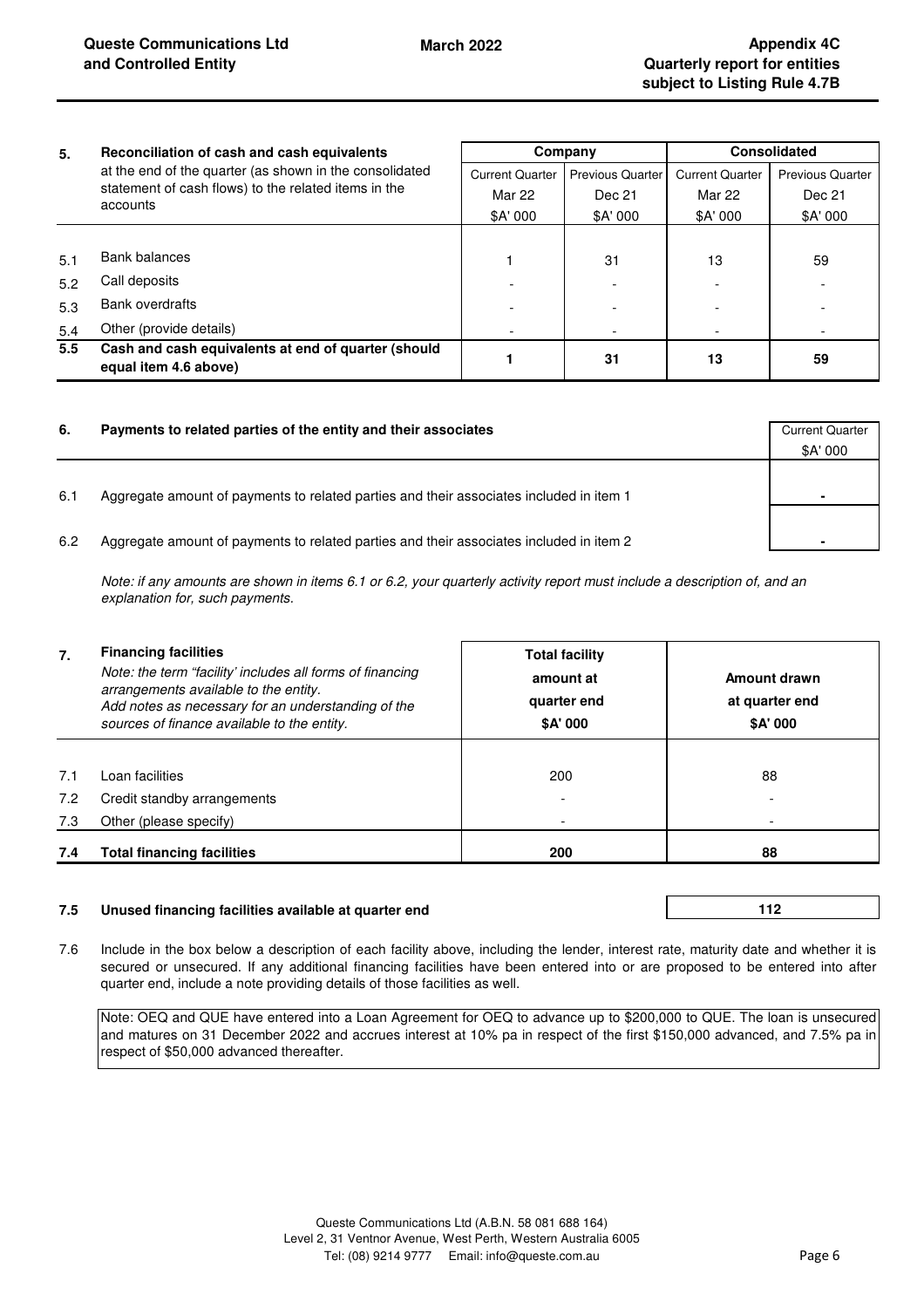| 8.  | Estimated cash available for future operating activities               | Company  | <b>Consolidated</b> |
|-----|------------------------------------------------------------------------|----------|---------------------|
|     |                                                                        | \$A' 000 | \$A' 000            |
| 8.1 | Net cash from / (used in) operating activities (Item 1.9)              | (40)     | (46)                |
| 8.2 | Cash and cash equivalents at quarter end (Item 4.6)                    |          | 13                  |
| 8.3 | Unused finance facilities available at quarter end (Item 7.5)          | 112      |                     |
| 8.4 | Total available funding (Item $8.2 +$ Item $8.3$ )                     | 113      | 13                  |
| 8.5 | Estimated quarters of funding available (Item 8.4 divided by Item 8.1) | з        | 0.3                 |

*Note: if the entity has reported positive net operating cash flows in item 1.9, answer item 8.5 as "N/A". Otherwise, a figure for the estimated quarters of funding available must be included in item 8.5.*

8.6 If Item 8.5 is less than 2 quarters, please provide answers to the following questions:

8.6.1. Does the entity expect that it will continue to have the current level of net operating cash flows for the time being and, if not, why not?

Yes, the Company has access to a loan facility (refer Sections 7.5 and 7.6 above) and the Company/Consolidated Entity has investments in ASX-listed securities (refer Tables below).

8.6.2. Has the entity taken any steps, or does it propose to take any steps, to raise further cash to fund its operations and, if so, what are those steps and how likely does it believe that they will be successful?

Yes, the Company has the ability to draw cash funds under a loan facility (refer Sections 7.5 and 7.6 above) and the Company/Consolidated Entity can realise cash funds from the sale of investments in ASX-listed securities (refer Tables below).

8.6.3. Does the entity expect to be able to continue its operations and to meet its business objectives and, if so, on what basis? Yes, the Company/Consolidated Entity has significant investments in ASX-listed securities (refer Tables below), which are regarded as liquid assets to supplement the Company/Consolidated Entity's cash reserves.

*Note: where item 8.5 is less than 2 quarters, all of questions 8.6.1, 8.6.2 and 8.6.3 above must be answered*

# **Compliance statement**

1. This statement has been prepared in accordance with accounting standards and policies which comply with Listing Rule 19.11A.

2. This statement gives a true and fair view of the matters disclosed.

**Authorised by**

**12 April 2022**

**Executive Director & Company Secretary Victor Ho**